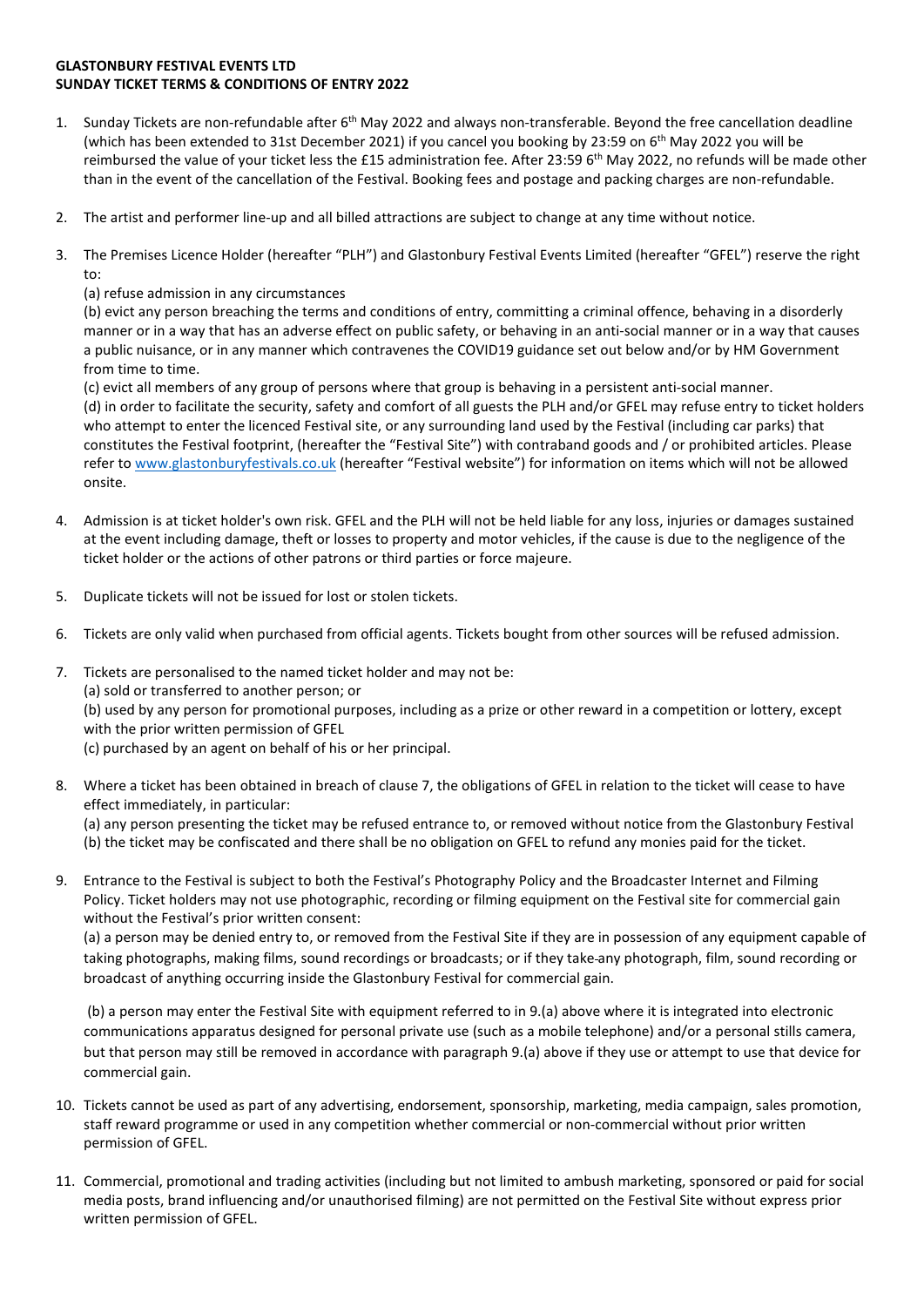- 12. The marks Glastonbury and Glastonbury Festival and the Glastonbury Festival logo are registered United Kingdom and European Community Trademarks and may not be used without the express written permission of GFEL.
- 13. Notwithstanding the foregoing, GFEL reserves the right to charge a fee at its discretion for any commercial activity (including filming, photography, recording or posting, tagging or linking to branded material) which originates on the Festival Site or referencing the Festival's Trademarks in relation to third party brands, services or products, and to evict any person(s) conducting any commercial activity in contravention of the terms and conditions of sale and entry. In order to maintain security and safety at the Festival, images of ticket(s) and pass(es) or other accreditation posted on social media may result in that ticket(s) and/or pass(es) being cancelled and no refund can be made in such circumstances.
- 14. As a condition of sale the ticket holder consents to being filmed, photographed and recorded for television, radio, webcast and other communication to the public in any medium and/or for any video, DVD or similar or any projection or digital mapping as part of the audience, and/or by any CCTV cameras and recordings operated by or on behalf of and made by or on behalf of GFEL for public safety and security purposes.
- 15. Wristbands removed from the wrist or tampered with will be rendered invalid and will not be replaced. Lost or missing wristbands will not be replaced. Those without wristbands will be refused admission to the site or may be removed from the Festival Site. For security purposes this ticket remains the property of GFEL at all times and all wristbands issued by GFEL remain the property of GFEL until 5pm Monday 27<sup>th</sup> June 2022.
- 16. Anyone under the age of 16 must be accompanied to the Festival by a responsible adult (aged 18 or over, who would usually be the parent, carer , legal guardian or other adult entrusted with the care of that child) who accepts full responsibility for all under 16s attending under their supervision.
- 17. GFEL will comply with all current HM Government legislation and as a condition of attendance, ticketholders will be required to comply with this legislation and any associated statutory guidelines, and accordingly, where necessary GFEL reserves the right to vary and amend these terms and conditions (solely to the extent necessary to accommodate such changes to legislation and guidance). In particular this will apply to any public health rules, policies, advice and guidance which can be subject to change at short notice.
- 18. As a condition of attendance, ticket holders are required to provide basic personal data which may be shared with the relevant statutory bodies (e.g. DHSC) in order to facilitate any necessary mitigation measures, such as 'Test and Trace' operations. Ticket holders may also be required to undertake and demonstrate evidence of vaccinations received or testing undertaken, in an approved manner in advance of the event and / or on entrance to the site, and / or scan a venue check-in QR code on entrance to the site.

## **INFORMATION & NOTIFICATIONS**

- 1. The Information section of the Festival website is essential reading before attending the Festival. For advice on personal safety, getting to the Festival , and what to bring (and what not to bring) please see [www.glastonburyfestivals.co.uk/information](http://www.glastonburyfestivals.co.uk/information)
- 2. Cars, caravans and campervans require a separate ticket. Please see the Festival website for more information.
- 3. Do not buy tickets from street traders or unauthorised agencies. Tickets are security printed and are personal to the ticket holder only. Any attempt to transfer or resell tickets will lead to automatic refusal at the entrance. Beware of forgeries.
- 4. GFEL accepts no responsibility for goods or services purchased from third party traders.
- 5. Official merchandise will be available onsite. Please don't buy from unlawful street traders.
- 6. Please only use the toilets and urinals provided. Do not pollute the streams and hedges.
- 7. Please use the litterbins and recycling points provided.
- 8. Your vehicle may be searched by security personnel at the vehicle gates on entry to the Festival car parks; in the car parks themselves; or anywhere on the Festival Site.
- 9. You may be searched in the car parks or at the entrance. Any items which the organisers consider may be used in an illegal or offensive manner shall be confiscated. Persons suspected of carrying out illegal and/or offensive activities onsite may be searched. Anyone resisting confiscation of disallowed items or disregarding these conditions will face eviction from the Festival Site.